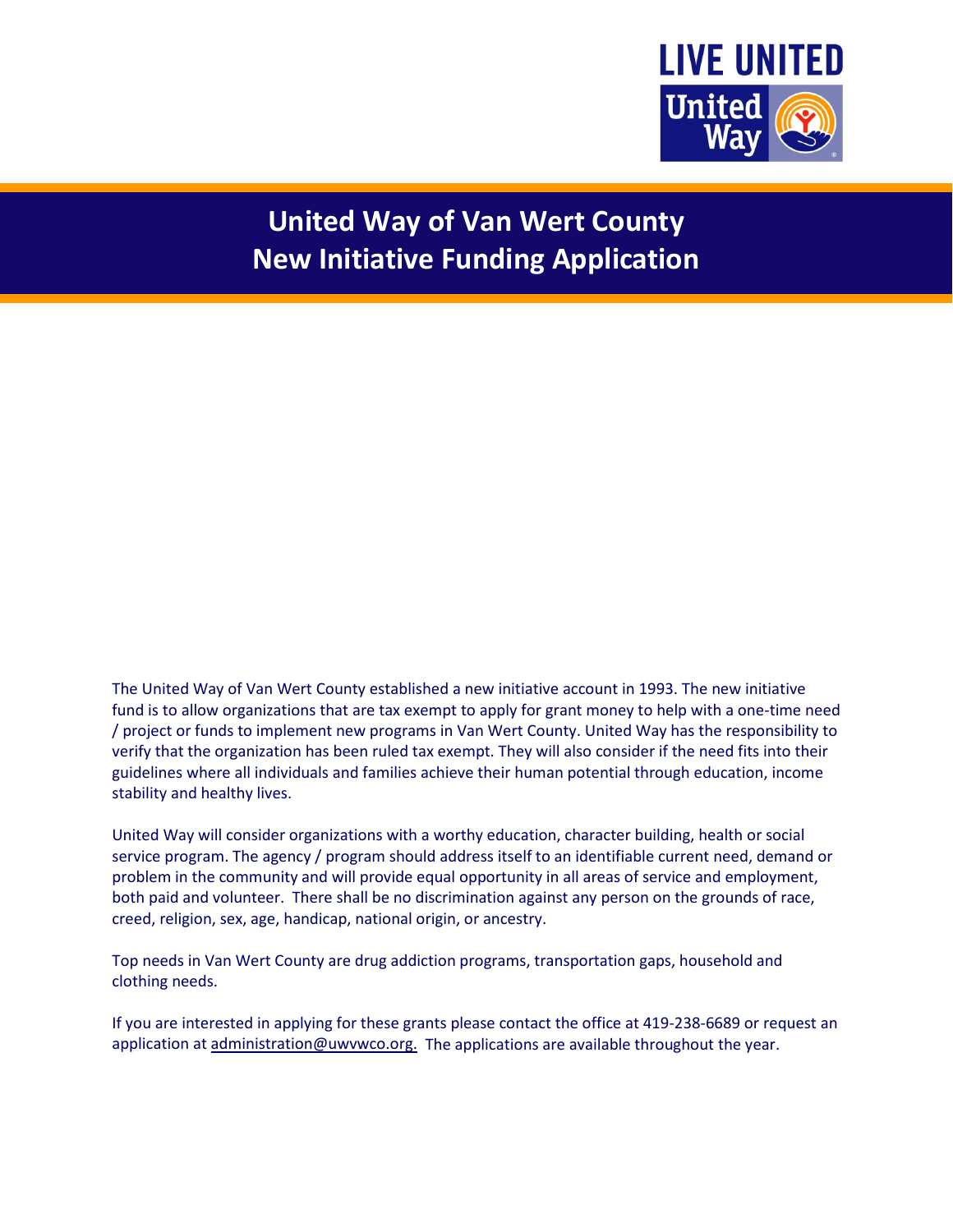## *NEW INITIATIVE GUIDELINES*

#### **1. BE INCORPORATED, NOT-FOR-PROFIT AND IRS TAX EXEMPT.**

*Explanation:* The United Way has the responsibility to verify that the recipient organization has been ruled tax exempt by the Internal Revenue Service.

#### **2. OFFERS HUMAN SERVICE PROGRAMS.**

*Explanation:* The United Way of Van Wert County, Inc. will consider organizations with a worthy education, character building, health, or social service program.

#### **3. PROVIDES COMMUNITY SERVICE BASED ON DOCUMENTED NEED(S).**

*Explanation:* The agency/program should address itself to an identifiable current need, demand, or problem in the community. Services, which are supported by voluntary dollars, should be clearly defined and their impact documented by the organization.

#### **4. NON-DISCRIMINATORY.**

*Explanation:* All agencies are to provide equal opportunity in all areas of service and employment, both paid and volunteer. There shall be no discrimination against any person on the grounds of race, creed, religion, sex, age, handicap, national origin, or ancestry.

### **5. HAS AN ACTIVE, ROTATING, VOLUNTEER LEADERSHIP THAT REPRESENTS THE DIVERSE ELEMENTS OF THE COMMUNITY.**

*Explanation:* The agency's Board of Trustees or governing body should consist of volunteers who participate in the policy-making processes, represent the diverse elements of the community, periodically rotate off the board, and meet at least quarterly.

#### **6. HAS SOUND FINANCIAL AND PROGRAM MANAGEMENT.**

*Explanation:* Demonstrated ability to manage the finances of the program/services in accordance with generally accepted accounting principles. Programs that run surpluses do not have the same priorities as programs that have balanced budgets. Programs that forecast operating deficits are not considered fiscally sound. What we need is a balanced budget and your job as program director/executive director is to provide that for your board, the community, and the United Way volunteers.

**If you have any questions, please feel free to call the UW office number at (419) 238-6689 or email administration@uwvwco.org**

**United Way of Van Wert County, Inc.**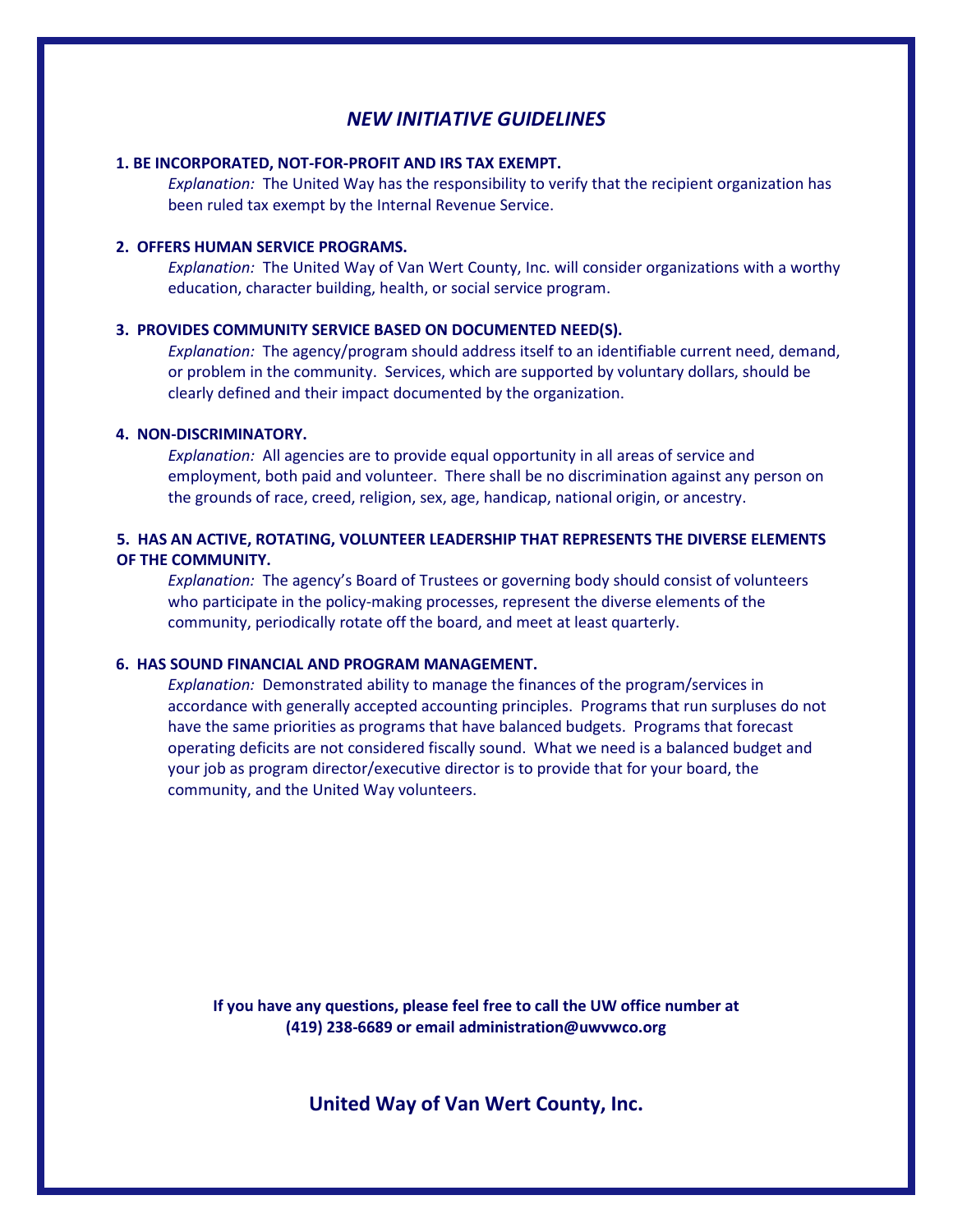# **New Initiative Request – New Program**

| <b>Agency Name:</b> |                                                           | Date: |
|---------------------|-----------------------------------------------------------|-------|
|                     | <b>Contact Name:</b>                                      |       |
| Address:            |                                                           |       |
| Phone:              | Email:                                                    |       |
|                     | <b>Questionnaire:</b>                                     |       |
|                     | 1. What is your agency's mission?                         |       |
|                     | 2. What specific program are you requesting to be funded? |       |
|                     | 3. Is this a new program for your agency?                 |       |
| 4.                  | Please explain the program and how it will work.          |       |
|                     | 5. How much are you requesting for this new program?      |       |
|                     | 6. How will you measure the outcome of this program?      |       |
|                     |                                                           |       |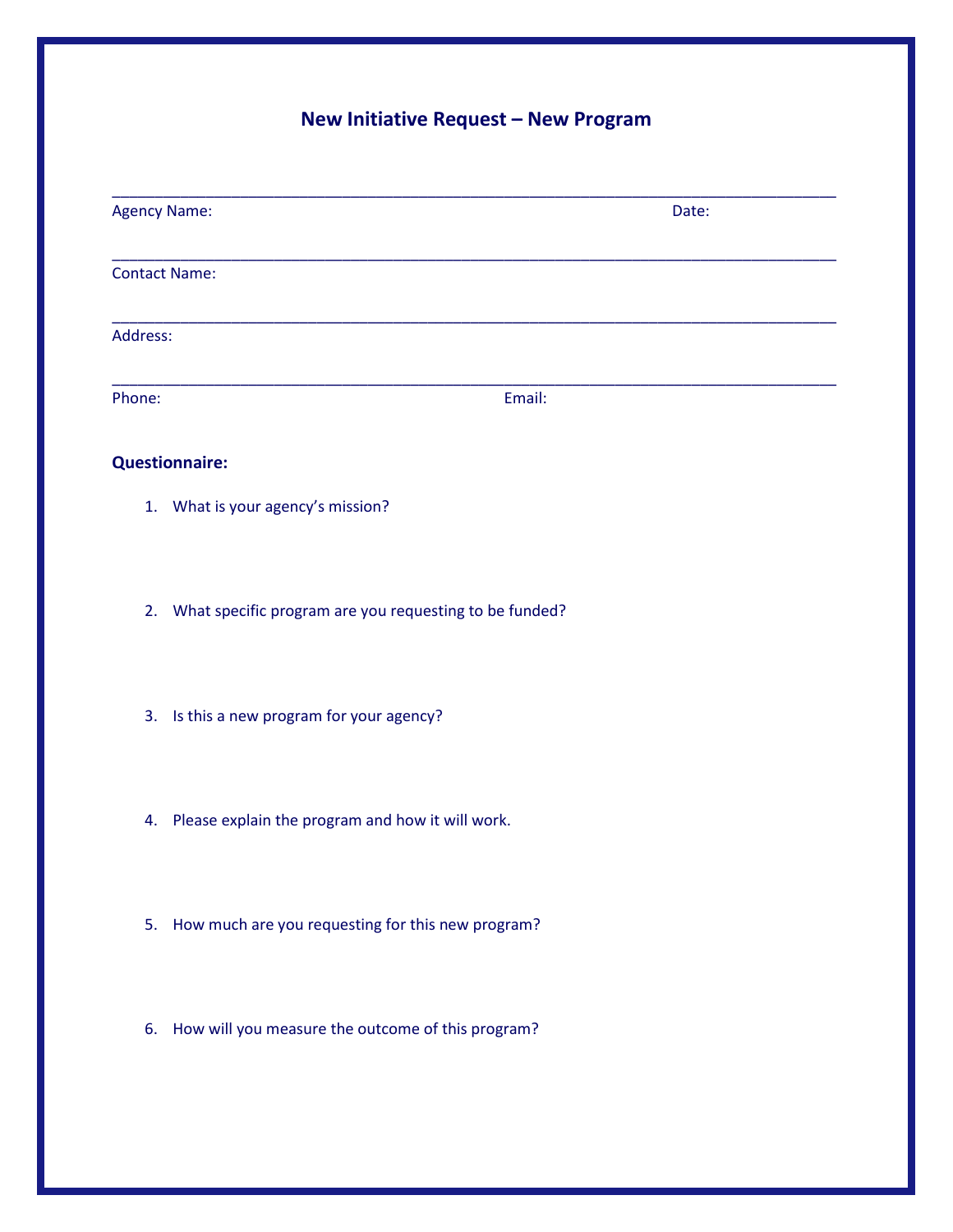- 7. If your *full* request for United Way funds is *not* met, how will this program and/or clients be impacted?
- 8. Is there any other source of funding for this program? If so, please list the funding source and amount.
- 9. How do you plan to fund this program in the future?
- 10. Will you be applying to become a United Way agency?
- 11. How do you plan to promote the fact that United Way is supporting this program?
- 12. When are the funds needed?
- 13. What is your time frame for implementing this program?
- 14. If approved, where would you like the check be written to?
- 15. Other comments. Please feel free to include other information you feel would be helpful or that you would like the committee to know about.